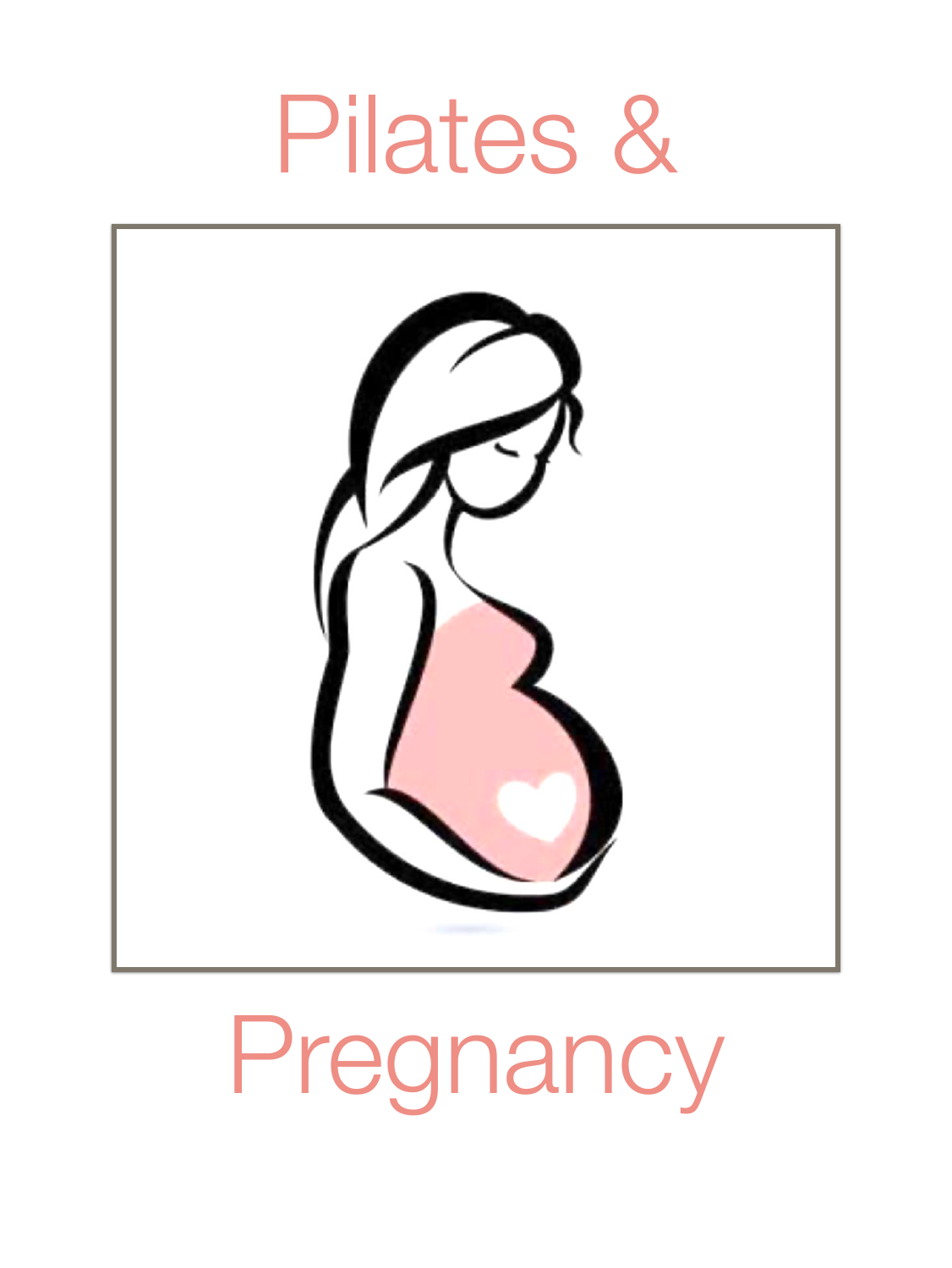# Intro to Pre & Post-natal **Guidelines**

This booklet has been prepared for students and or clients wanting to understand how to approach exercise during and post pregnancy. It's full of information to remind you of content learnt during a workshop or course but is certainly not complete and we will be updating this booklet from time to time with more useful or up to date information.

It is well documented that exercise is good during pregnancy and in this booklet we will look at the different stages of pregnancy and the physiological changes that happen during pregnancy. We will also look at potential risks, warning signs and contraindication.

### Stages:

A typical term is approximately 38-40 weeks.

- First Trimester: 0-12 weeks
- Second Trimester: 13-26 weeks
- Third Trimester: 27-40 weeks
- Post Partum or Puerperium: happens immediately after birth to approximately 6 weeks. This varies from one woman to the next and is influenced by whether she breast feeds or not. During this time the woman body, including hormone levels and uterus size returns to pre-pregnancy conditions.

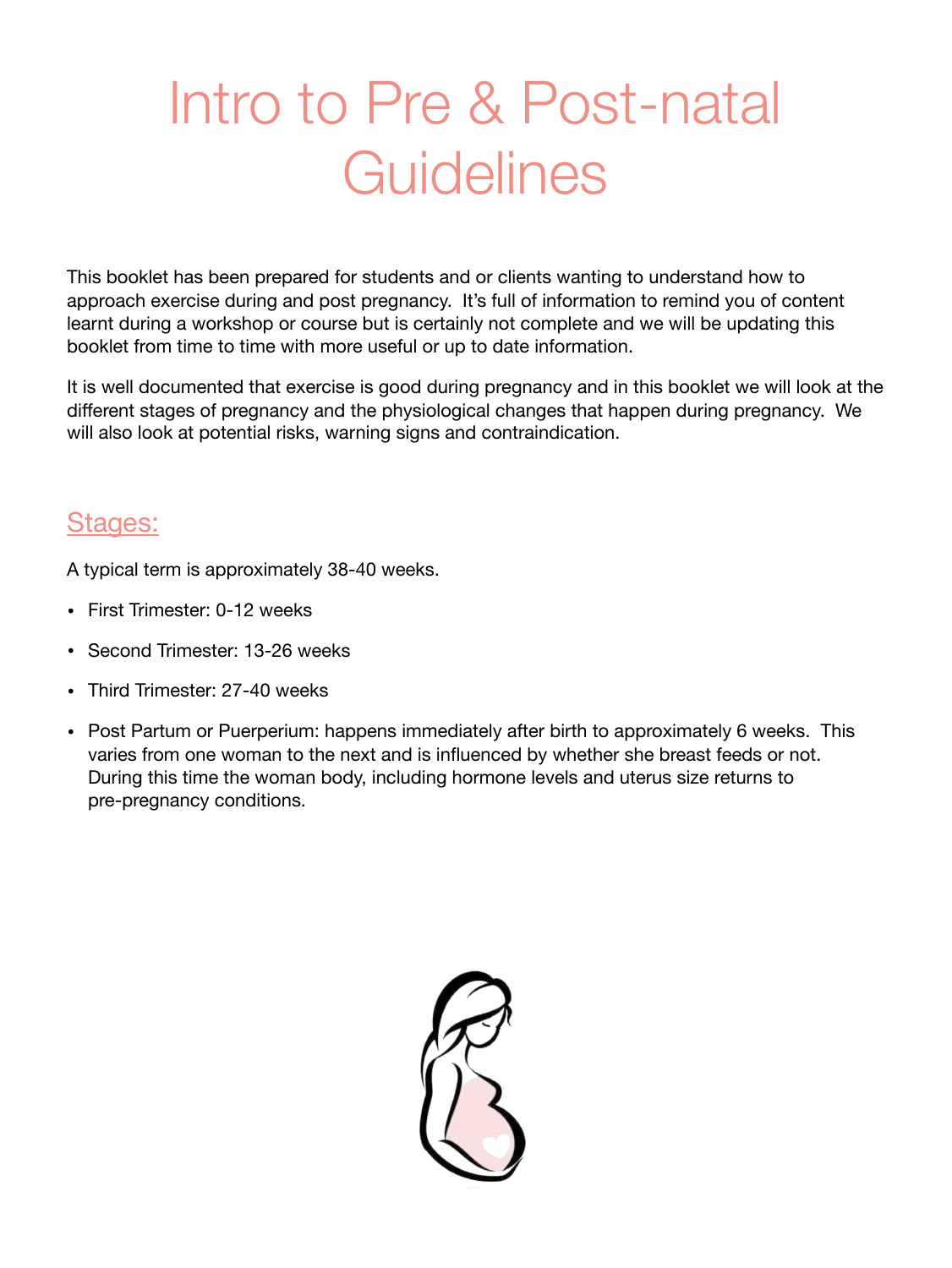- **Lungs and Respiration:** The respiratory rate naturally increases in pregnancy. The Diaphragm is elevated due to the changes in the rib cage placement, which may increase oxygen consumption by 15-20%. This increase makes the body work harder to deliver appropriate levels of oxygen to the developing fetus, which in turn alters the availability of oxygen to the woman for exercise, resulting in a decrease in endurance and a sense of breathlessness.
	- Because the diaphragm has less room as the fetus grows as a STOTT PILATES instructor we can help by practicing the STOTT PILATES breath pattern using imagery in a 3 dimensional way such a balloon inside the ribcage, the ribs being like gills of a fish or jelly fish etc. or by using tactile feedback like a flex band wrapped around the ribs or using mini stability balls to encourage the breath in a particular direction.
- **Joints:** Hormonal changes contribute to joint laxity which can result in injury or weakness of soft tissue. The ligaments of the lower back and sacral area are most effected. The primary hormone of pregnancy is Relaxin.
	- As they have less stability of all joints, you have to work on stability not challenging their balance. You have to work them out safely and within normal ROM as they will have fake flexibility.
- **Body Temperature:** Avoid exercising in hot weather and pay careful attention to adequate fluid intake while exercising.
	- Ask the client how they are feeling, remind them to have a drink of water.
- **• Incontinence:** 64% of woman develop incontinence symptoms. This is a significant percentage. A woman may reduce her risk of incontinence by strengthening the pelvic floor. It's the weight of the baby on the bladder that compromises the pelvic floor.
	- **-** Kegal exercises are very effective to help remedy or retard the issue.
	- **-** STOTT PILATES-based exercises emphasise the importance of the pelvic floor as well as encourage engagement of the pelvic floor. However in pregnancy we want to modulate the pelvic floor contractions. What I mean with this is that not only does the pregnant client need to work through concentric contractions but also mindful eccentric contractions (eccentric work is actually very important in giving birth). Imagery I like to use is the elevator or jelly fish and I incorporate this with the breathing exercises. Sitting on a stability ball is great or stability cushion as it has a trampoline like quality to it and this is great for the PF.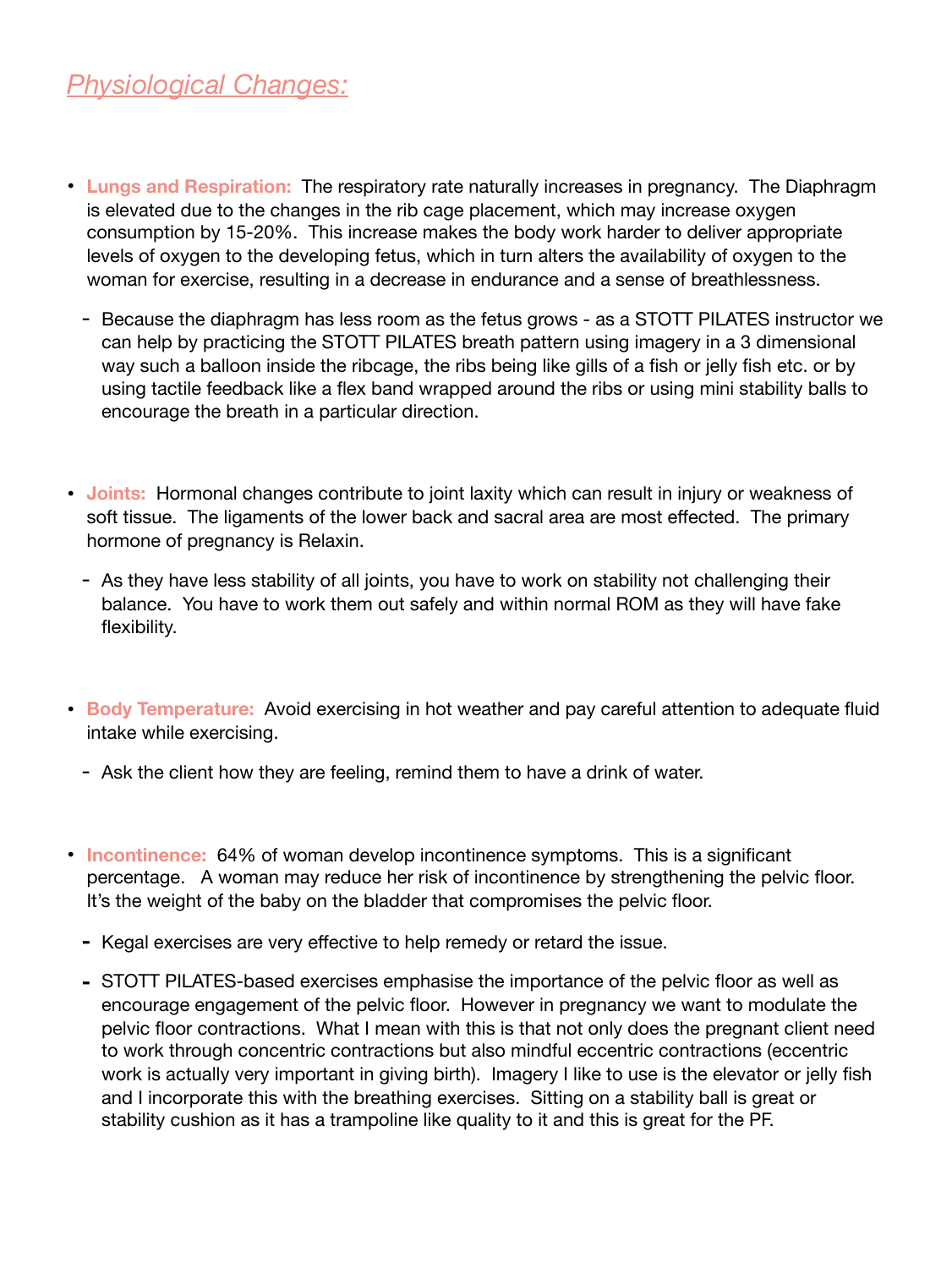# *Additional Conditions*:

- **Diastasis Recti (DR):** The sheath of connective tissue joining the two sides of the rectus abdominus, called the 'linea alba', can separate due to the increased stretch of the abdominal wall and the hormonal changes during pregnancy this effectively weakens the rectus abdominus & they loose the stability that the TA provides to the lumbo-pelvic area.
	- Typically the separation will occur in the later stage of pregnancy but can actually occur from the 12th week onwards and should be checked from the 2nd Trimester before each session. This can be checked by placing two fingers above the navel and having the client raise their head and engage their abdominals. A two finger gap is fine, but if there is a 3 finger gap, send them to the doctor. Then check below navel.
	- Contraindicated movements would be flexion, extension, rotation (Oblique Load). Open kinetic chain with both legs elevated and unsupported. Overhead movements with high load resistance.
	- It is best to work in a neutral position, focusing on TA engagement.
	- Focus on getting healthy fascia TA engagement with internal oblique in supine neutral or side-lying is excellent for fascial stimulation. Use lots of imagery, no harsh cues that will fire up global system!
	- Diane Lee has a book you can read on Diastasis recti called 'split down the middle'
	- It can heal, but they can still function even if it didn't heal recent studies show you can flex, extend etc. but I still prefer to stay on the side of caution and assess each individual.
- **• Supine Hypotensive Syndrome:** A condition where, when in the supine position, the uterus may compress the vena cava effecting oxygen flow to both the baby and mother.
	- **-** This condition can occur as early as the 12th week but is more likely to occur from the 20th week onwards throughout the second and third trimesters.
	- **-** While it's perfectly safe to do exercises lying on both sides, when there is any sign of lightheadedness have the client *rest on the left side* to minimise pressure on the vena cava.
	- **-** Tip: Try keep the shoulders higher than hips when supine. Use seated, kneeling, quadruped or side-lying positions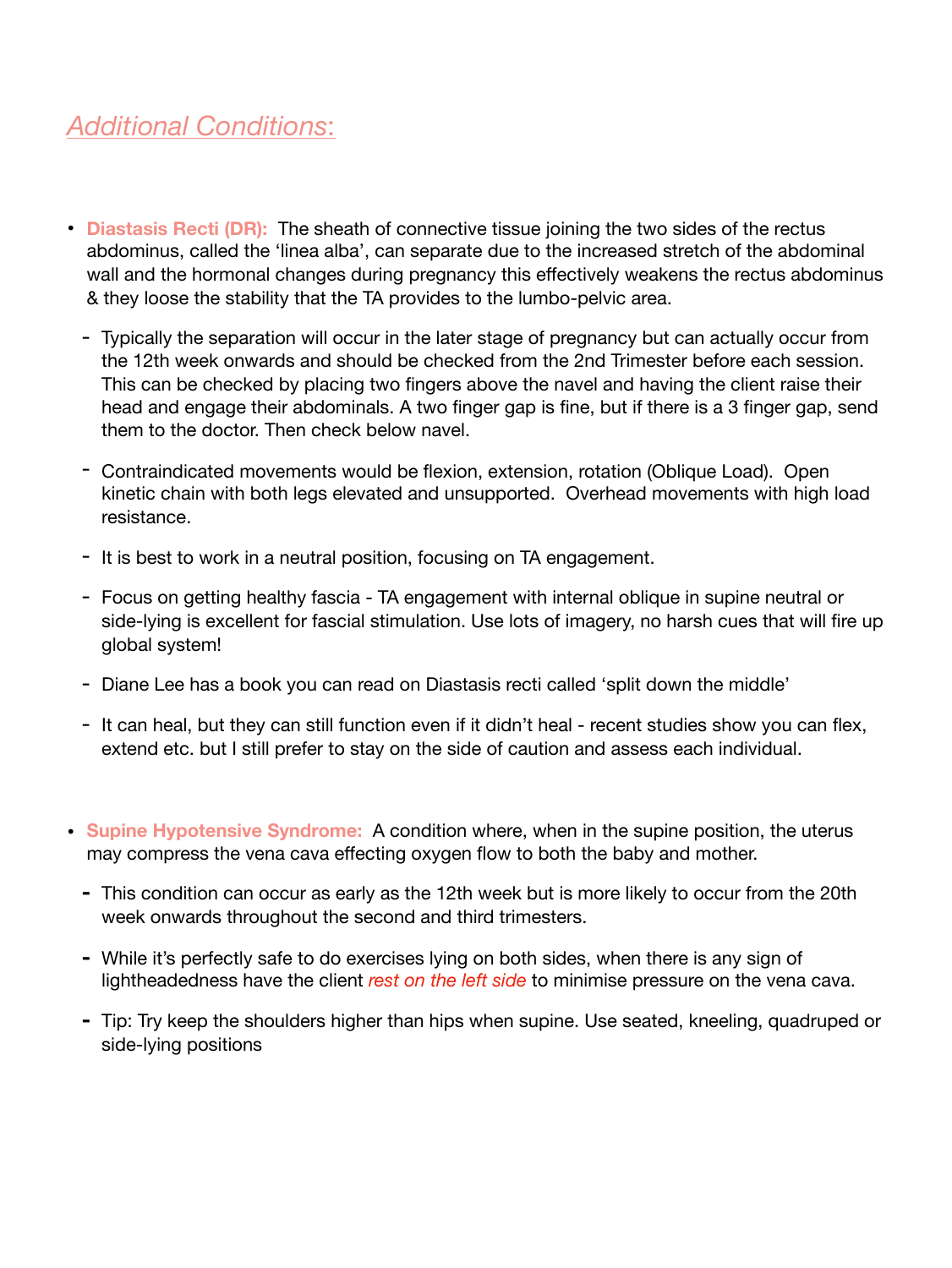- **• Symphysis Pubis Diastasis or Dysfunction:** The pubis can separate or slide affecting the integrity of the pelvic girdle and the sacro-iliac joints. This is due to the hormonal changes and joint laxity.
	- **-** Avoid large ROM stretches and actions of the abductors and adductors.
	- **-** Keep levers short and do small ROM
	- **-** In some cases sitting compromises the pubis. It may be best to sit elevated or on a stability ball so there is no excessive pressure on the pubis or do four point kneeling to relieve pressure.
	- **-** suggest a pelvic belt
	- **-** avoid unilateral, balance or abd/adductor work.

## *Balance & Postural Changes*:



**•**Due to the normal weight gain and increased size of the womb a woman's center of gravity shifts. There is also an increase in breast size. All of these changes affect posture, especially the natural curves of the spine. Women will experience an increased lumbar lordosis, increased Thoracic kyphosis and rounded shoulders due to enlarged breast. These changes will most typically result in increased tension in the muscles and joints. The joints are effected significantly due to the hormonal changes.

**-** As seen by the image on the left depicting a typical Kyphotic Lordotic posture, you will have to work on strengthening the scapular stabilisers, thoracic erector spinae, glutes and hamstrings.

- **• Balance:** Lumbo-Pelvic Region is effected due to the normal weight gain and the growing fetus. The larger the womb the more balance is challenged.
	- **-** Don't challenge their balance!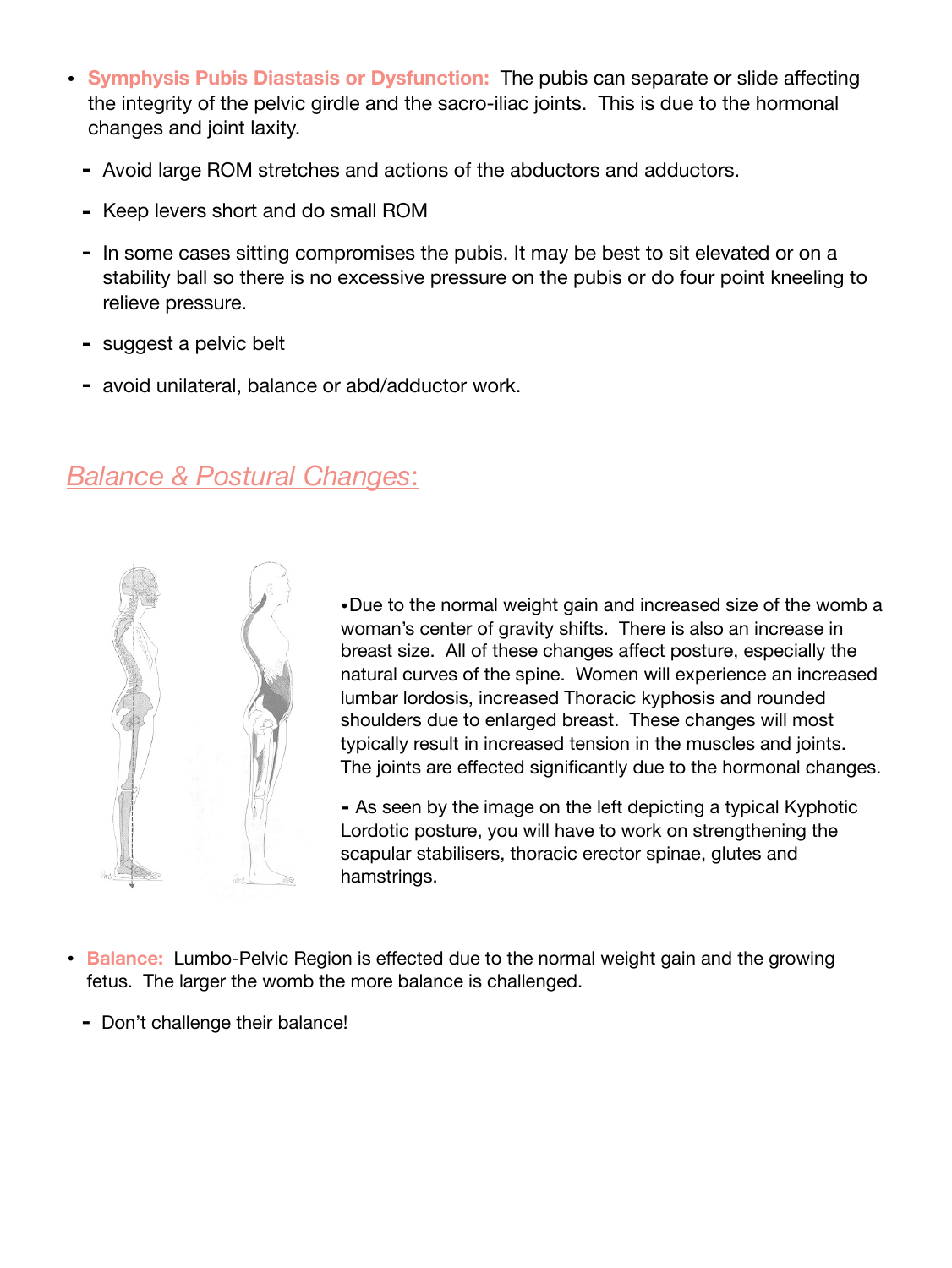- Less maternal weight gain pregnancy is not a time to exercise to lose weight, however, exercise can help limit excessive weight gain during pregnancy
- Increased fitness may help the mother cope with labor better and get back into shape more quickly postpartum
- Valuable for the prevention of gestational diabetes the more lean muscle mass you have before the pregnancy the less chance you will have of getting it.
- Assists in regulating fatigue levels
- Helps to maintain or slightly increase muscle tone, strength and endurance
- Improves posture
- May improve sleep
- Assists in prevention of low back pain and urinary incontinence
- Decreases risk of blood clots, varicose veins, leg cramping and swelling
- May help improve mood, body image and reduce postpartum depression

### *Exercise Guidelines*:

- **Pregnancy is not the time to begin a new exercise program** no exercise then until 2nd trimester other than just very mild, basic exercises i.e. walking.
- Provided the pregnancy progresses normally, the mother can exercise until discomfort forces her to reduce activity, which is usually around the 6th month
- Exercise can be mid to moderate up to 30 minutes every day, build gradually but some easily do 50 minutes.
- Ensure adequate rest between each workout.
- Maternal heart rate should not exceed 140 beats per minute should stay below as it can create fetal distress. Regular pilates the heart rate sits around 120 beats which is why its recommended.
- Avoid exercise in supine position after the first trimester incase of Supine Hypotensive Syndrome.
- Avoid exercise in hot weather or conditions
- Ensure adequate foods and fluids
- Perform a good warm-up and cool-down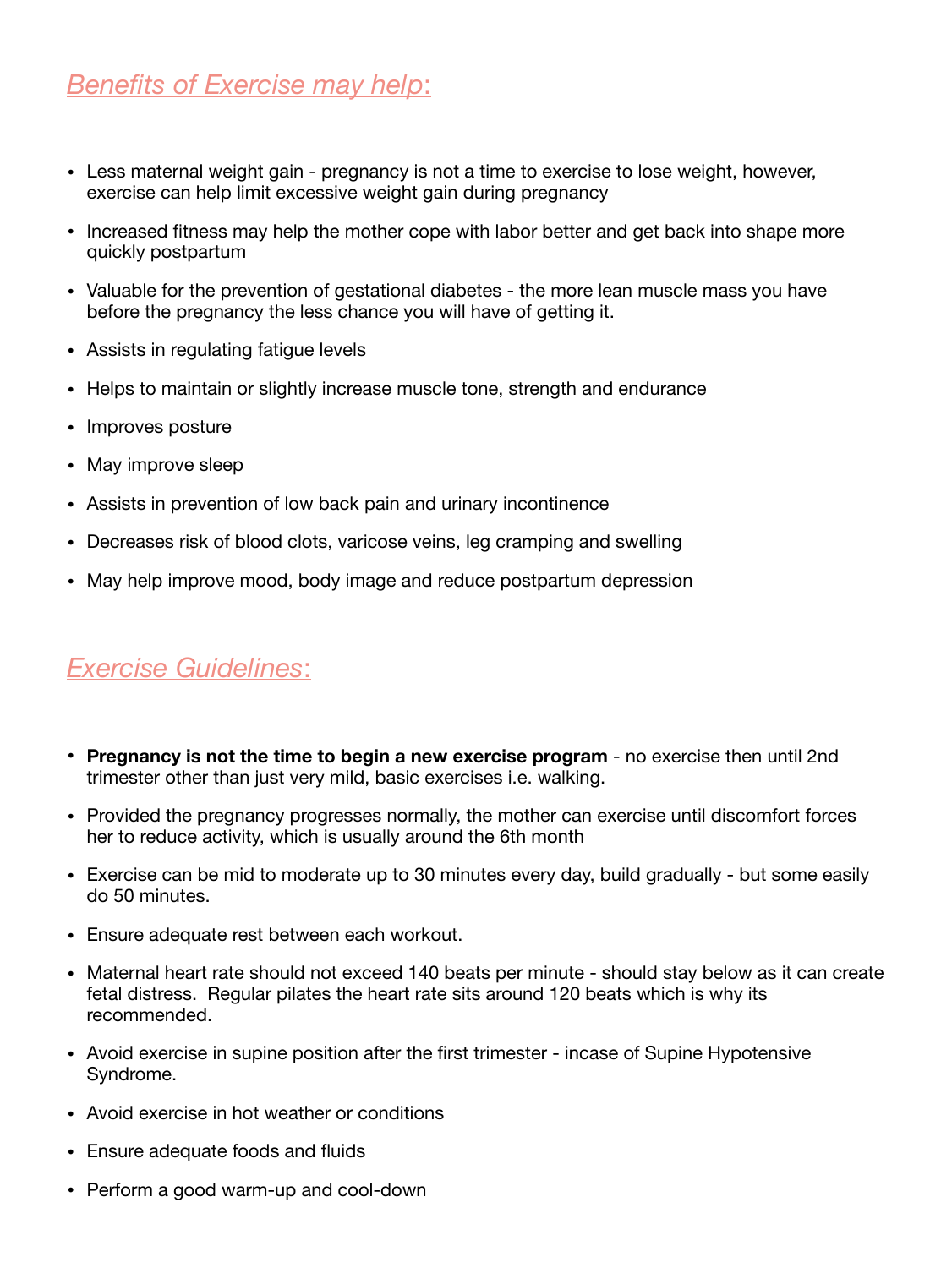# Absolute Contraindications to Exercise

#### **Clients should not exercise if they have:**

- Diagnosed heart disease
- Thrombophlebitis inflammation of a vein with formation of blood clot
- Recent pulmonary embolism artery blocked/blood clot formed
- Risk of premature labor
- Uterine bleeding
- Ruptured membranes
- Intrauterine growth retardation
- Severe isoimmunization (mom is allergic to the fetus)
- Sever hypertensions risk to the mom
- Suspected fetal distress
- History of three or more abortions

\*\*If they do exercise they can either cause damage or terminate the baby or mother

# Relative Contraindications to Exercise

**Clients with these conditions should only exercise with prior approval from a physician** 

- Hypertension
- Anaemia or blood disorders
- Thyroid disease
- Diabetes melitus
- Breech presentation in third trimester buttocks/feet first
- Excessive obesity or extreme underweight
- History of sedentary lifestyle
- Cardiac arrhythmia or palpitations
- History of sudden labor
- History of fetal growth retardations

\*\* They are high risk clients and should absolutely have written permission, if you're not confident don't see them!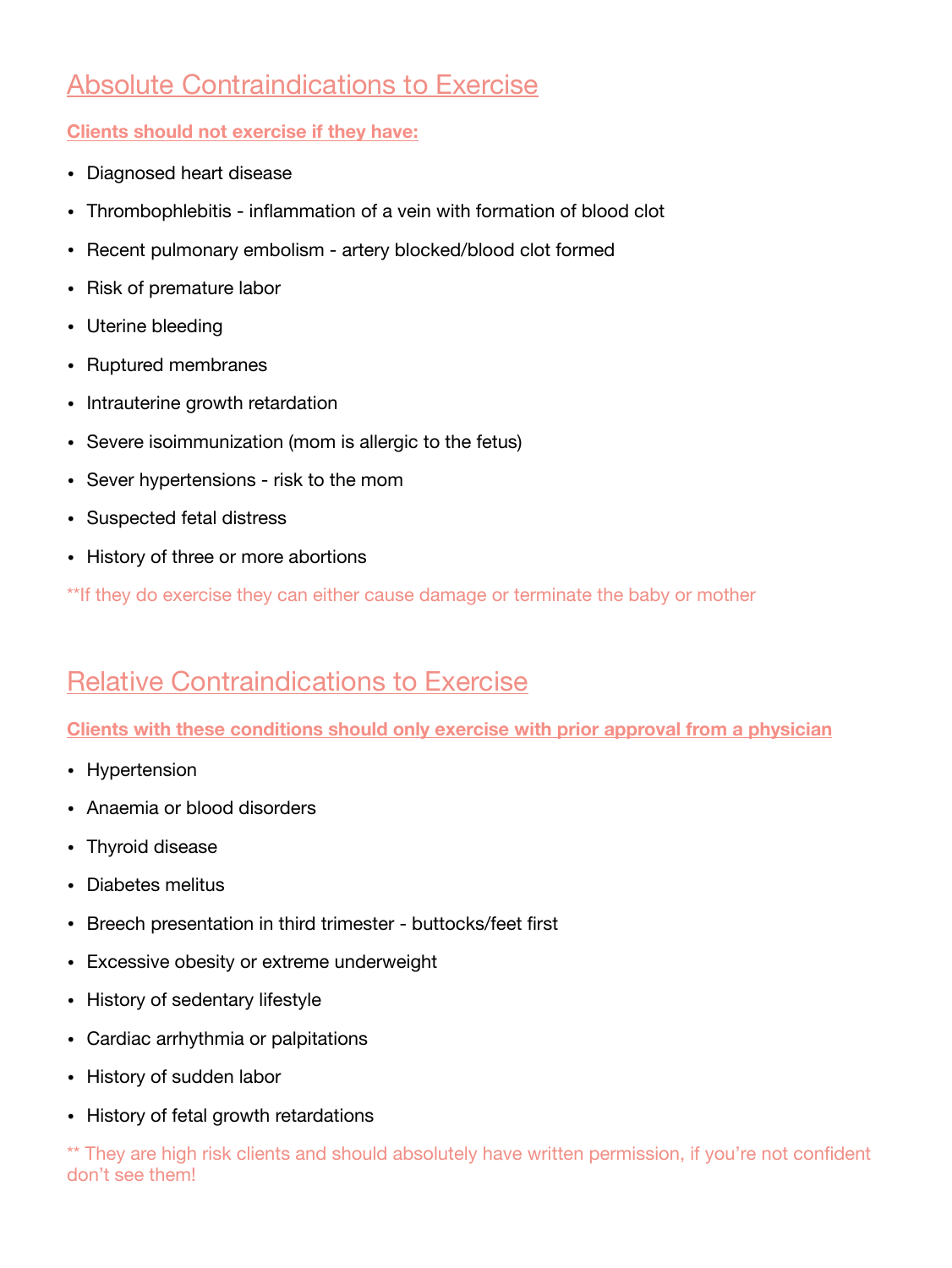

# When to Cease Activity:

**Stop and refer or Asses and chance:** 

- **Pain** *Stop exercise and try something else, if it didn't work end the workout*
- **Uterine contractions** *Stop*
- **Vaginal bleeding** *Stop Hospital*
- **Leakage of amniotic fluid**  *Stop Hospital*
- **Dizziness or faintness** *did they eat? If not have a snack. Advise them to have a snack 30min before training. Or is it too hot an environment?*
- **• Shortness of breath** *let them recover and don't cue a particular breath pattern. Just let them breath!*
- **• Palpitations of tachycardia** *Racing heart asses, let it settle or refer*
- **• Nausea or vomiting** *This is normal in 1st and 3rd so accomodate the schedule around it*
- **• Pins and needles** *Change their position*
- **• Numbness** *Change their position*
- **• Visual disturbances or feeling of disorientation** *Have a juice (apple juice) and let them recover or refer.*
- **• Temperature extremes of very hot or cold** *asses and let it settle if it continues refer*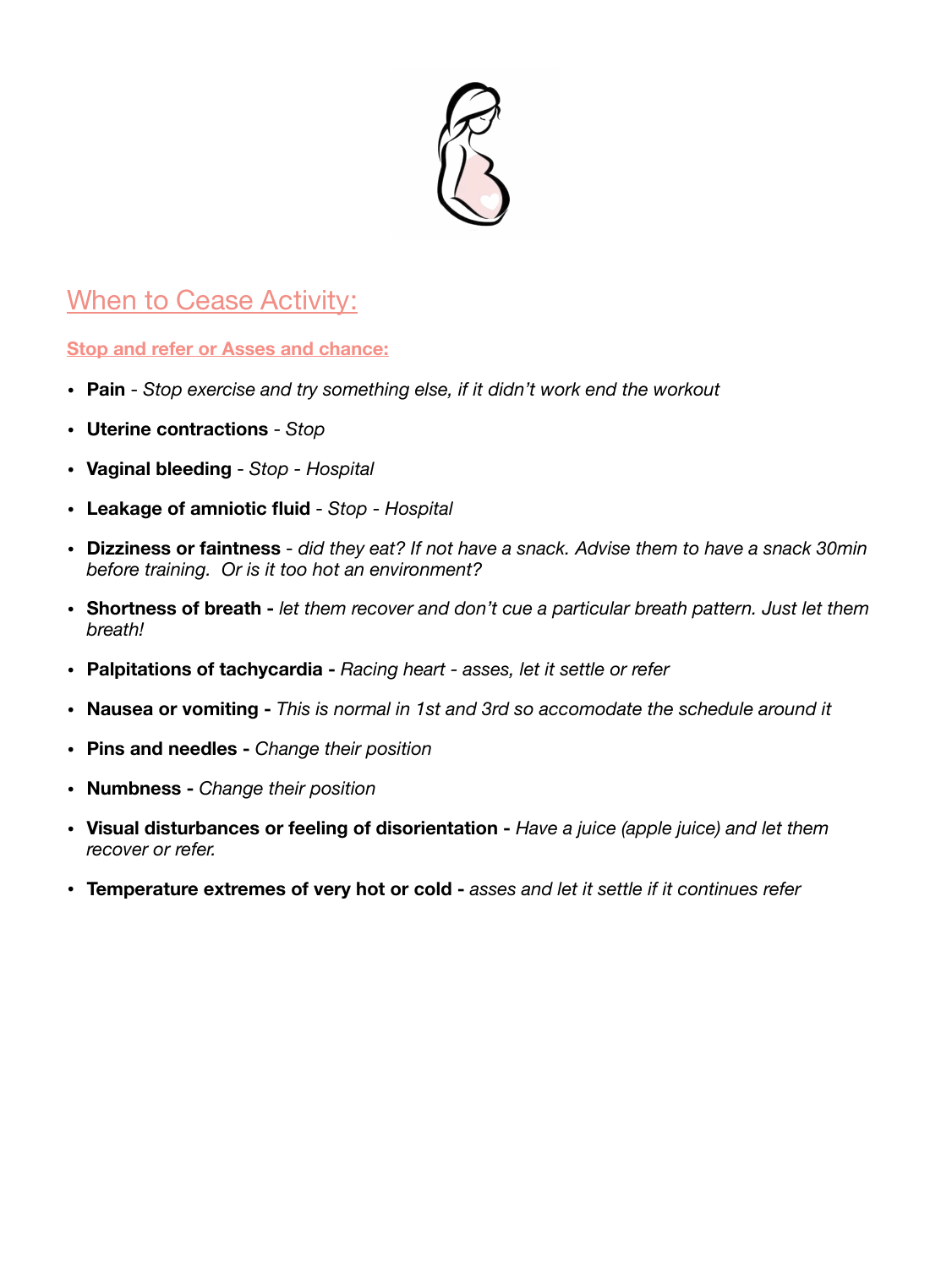# *First Trimester*: 0-12 Weeks

#### **Characteristics:** *(We are usually the first to know so keep in mind the following)*

- This is the most fragile part of pregnancy so be very cautious of taking on a new client as if they were to lose the baby they will want to blame pilates as it may be the only new activity they have started!
- Morning sickness, nausea and vomiting may occur, this feeling may occur all of the time *schedule the client when they feel least sick*
- Woman may experience fatigue and get very emotional due to hormonal changes
- Pressure on the bladder may make the woman have to urinate more frequently
- There may be a change in waist girth or some weight gain
- Breast become tender making prone exercises uncomfortable
- Blood pressure may decrease
- Dehydration & muscle cramping
- Discomfort in prone position (breast or abdominal area)
- By the end of the first trimester, the fetus is approximately the size of a tennis ball. The baby can kick, turn its head and swallow. There is an obvious heart beat.

#### **Hormonal Changes:**

- This occurs in the first trimester and become more apparent as the pregnancy progresses. Increases in estrogen, progesterone, and most importantly relaxin will effect collage metabolism and connective tissue. Collagen is more pliable and there is an increase in extensibility of connective tissue, ligaments.
	- Relaxin hormone is released into the body, which make the joints more relaxed and affects form closure, avoid going into end ROM of any joint and cue eccentric control of muscles in the mid-range
- Ligament laxity may be problematic for some, due to the decrease in support of the form closure 'joints'. The two most compromised ligaments during pregnancy are the Sacrotuberous (a lateral stabiliser of the sacrum) and the Sacrospinous (a Lateral and torsional stabiliser of the pelvis). However it can affect any or all of the joints.
	- Do not force end range! They have fake flexibility, work on stabilising the joints rather through mid ROM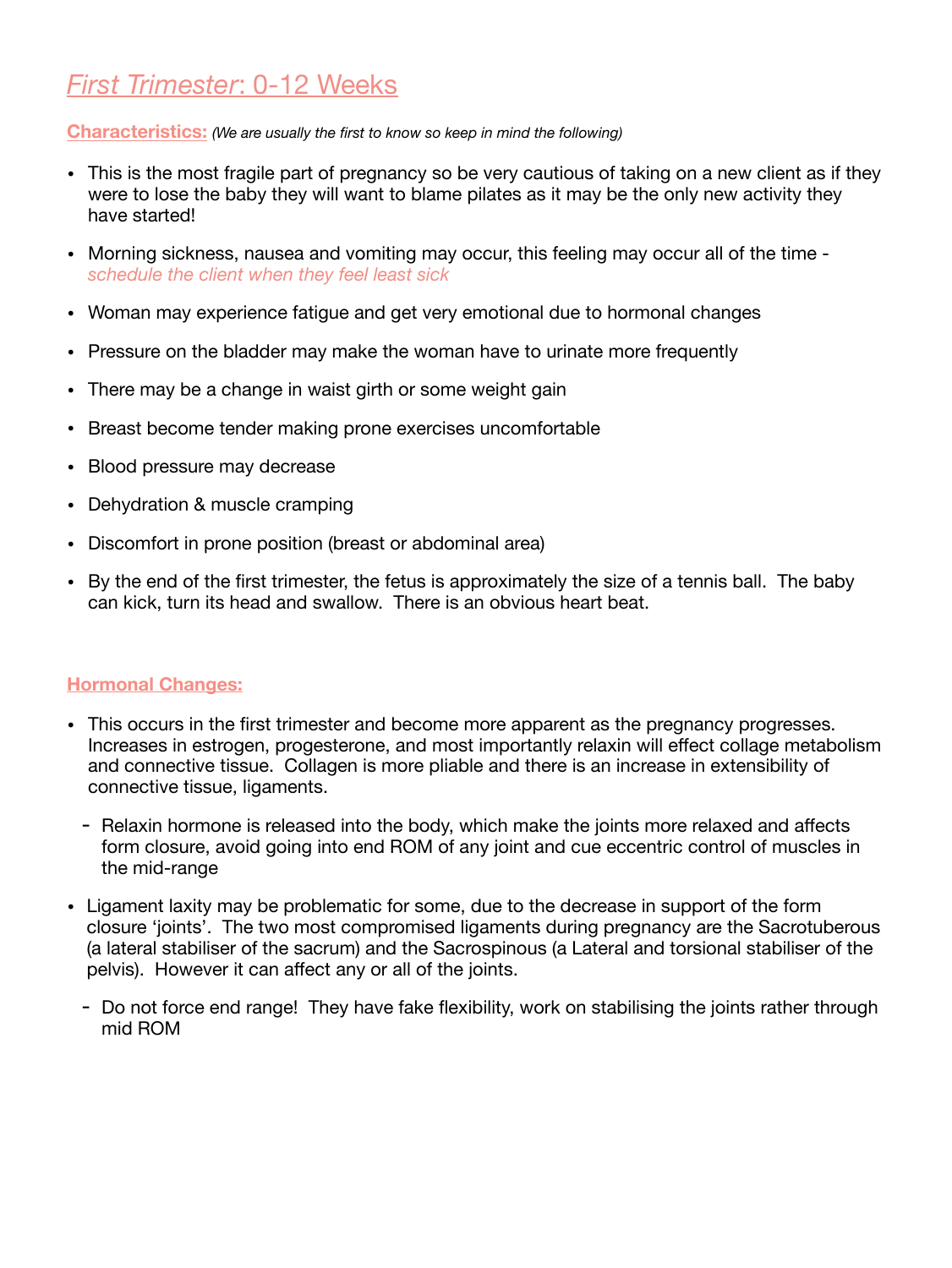

# *Exercise Guidelines for the First Trimester*:

- Clients must absolutely consult and receive approval from their medical practitioner before beginning or continuing their exercise program. - *a doctors note is always beneficial!*
- Focus on stability, due to the decrease in stability or the form closure of the pelvis and spine, it is imperative that the body is not put into positions that may compromise the stability i.e. long levers, open kinetic chain activities.
- Watch spinal integrity. Working in neutral is a safe option. Keep mobilisation exercises in a moderate to small ROM. We don't want the body to be rigid but we don't want to work in large ranges of motion either. Keep exercises simple, nothing complicated, this is not a time to increase fitness level - you may even have to drop a level.
- Pay attention to form, keep good posture.
- Avoid holding stretches, and the breath.
- Avoid hamstring and adductor stretches, rather strengthen them to help with force closure since the form closure is compromised. - *for the stability of the pelvis!*
- Focus on pelvic floor exercises, create awareness of pelvic floor if unaware. *encourage this!*
- Take care with exercises that may put pressure on the pubis symphysis, which may be compromised due to connective tissue laxity. Have your client sit with equal balance in the pelvis. Stability Balls are nice cushions to relieve pressure. Work in four point kneeling position also achieves this.
- Watch for the decreased blood pressure it may cause dizziness in certain exercises or in fast transitions. - *teach them the 'nana roll' onto the mat or reformer.*
- Watch overuse of adductors this can cause shearing at the pubis
	- no side splits
	- fitness circle is too much, mini ball is okay
	- avoid loaded lunges or too many and no jumping.

#### *Strengthen:*

- Scapular stabilisers especially the retractors to strengthen for increased breast size
- Work on quadriceps, glutes and hamstring strength and endurance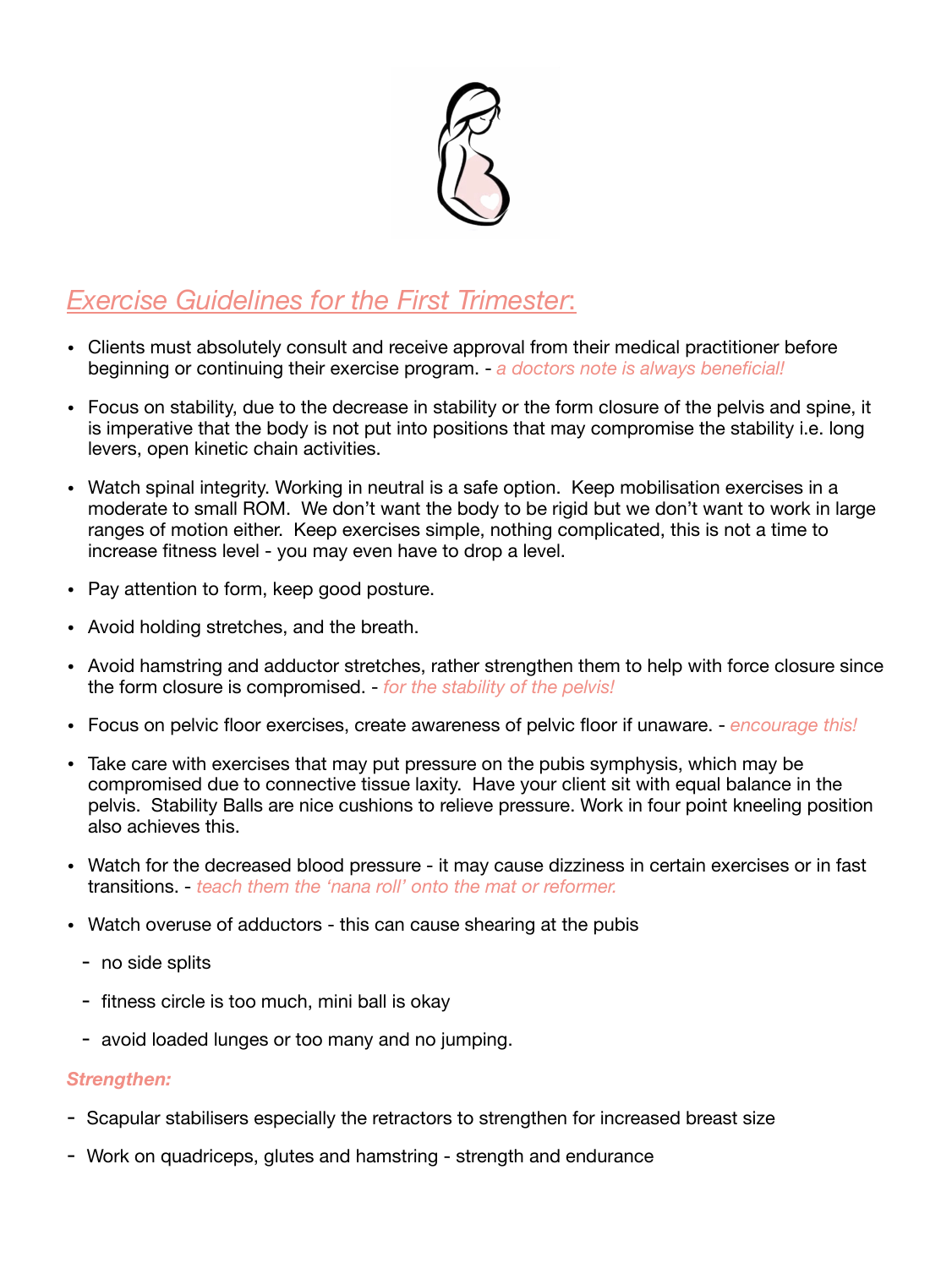#### **Characteristics:**

- Nausea is gone, and the pregnancy is visible *usually no prone exercises as the belly is in the way or the even the breasts, so if they can't lie prone because of discomfort or size, how could you modify the exercise? i.e. quadruped position - we start to modify as much as possible as prone becomes more difficult.*
- Very important to avoid supine and inverted positions Supine Hypotensive syndrome is a risk! Pressure from the growing uterus can compress the inferior vena cave (the main vein that runs up the back side of the abdomen) thereby reducing blood flow back to the heart!
- May experience occasional headaches, and aching in the abdominal area due to ligaments stretching.
- May feel itchy around the abdomen
- May have swelling in ankles and feet
- Skin changes, darkening of nipples, linea alba patchy skin, red palms, and facial blotching
- Heartburn, flatulence, bloating
- Brain lapse, scatterbrain syndrome
- By the end of the second trimester the baby is about the size of a basketball, has facial hair and fingernails, may get hiccups and loves to play a good game of soccer in the belly.

#### **Hormonal Changes:**

- This occurs in the first trimester and become more apparent as the pregnancy progresses. Increases in estrogen, progesterone, and most importantly relaxin will effect collage metabolism and connective tissue. Collagen is more pliable and there is an increase in extensibility of connective tissue, ligaments.
	- Relaxin hormone is released into the body, which make the joints more relaxed and affects form closure, avoid going into end ROM of any joint and cue eccentric control of muscles in the mid-range
- Ligament laxity may be problematic for some, due to the decrease in support of the form closure 'joints'. The two most compromised ligaments during pregnancy are the Sacrotuberous (a lateral stabiliser of the sacrum) and the Sacrospinous (a Lateral and torsional stabiliser of the pelvis). However it can affect any or all of the joints.
	- Do not force end range! They have fake flexibility, work on stabilising the joints rather through mid ROM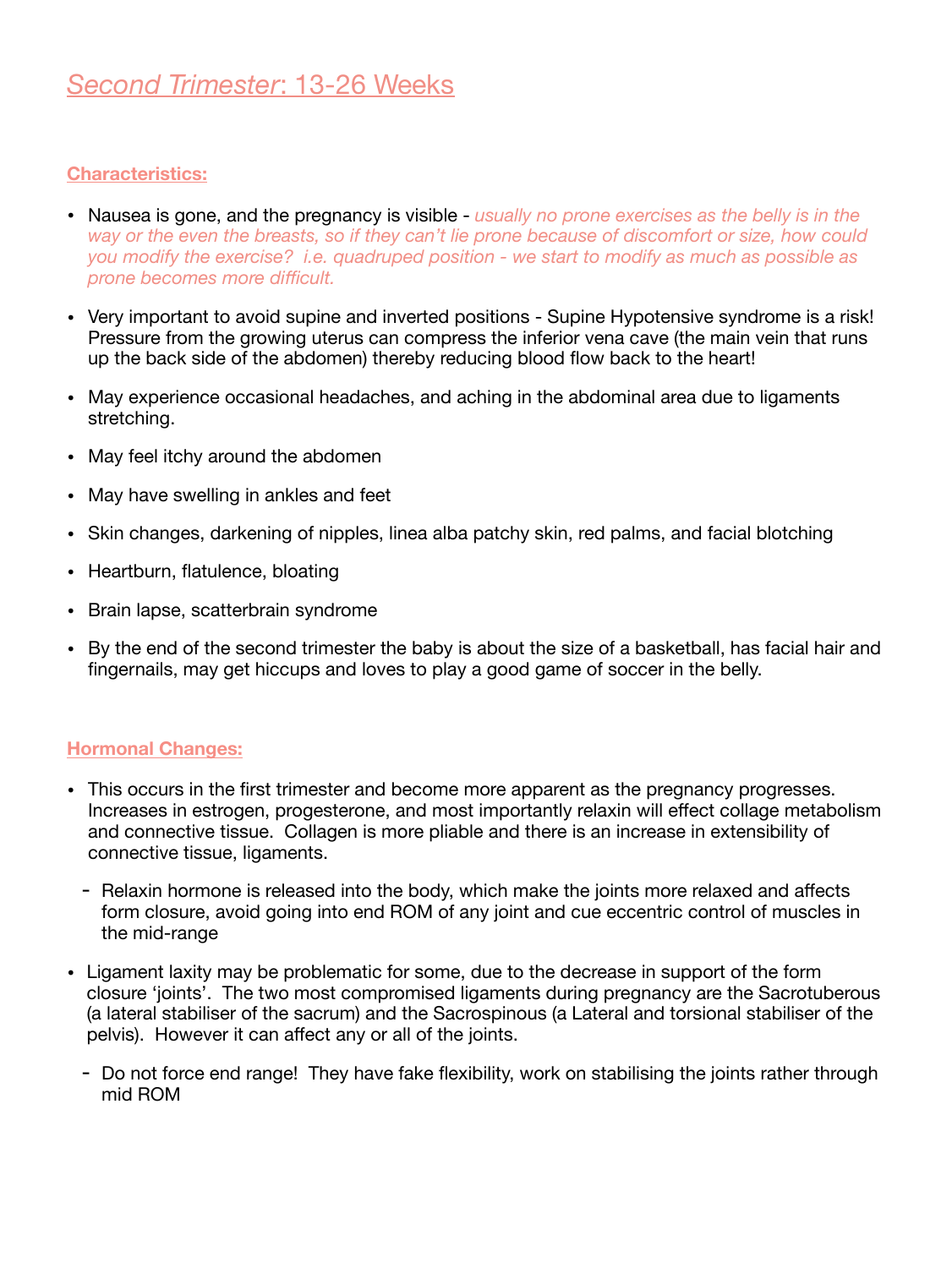

# *Exercise Guidelines for the Second Trimester*:

- The greatest changes in pelvic mobility / lack of stability are from the 20 to 27 week period. Therefore a focus on stability in neutral is important! If they are having a healthy pregnancy you can challenge them a little bit more in this trimester, through strength and endurance training of the upper and lower extremities.
- Check DR at belly button, 2 cm above it and below it. Two finger gap fine, 3 fingers send them to the doctor.
- The center of gravity is most altered during this stage so focus on stability is essential. Watch balance exercises, do not do repetitive stand exercises which will be too overwhelming.
- Change positions frequently avoid spending more than two minutes or so in one position. This is for comfort, they will want to shift to find a comfortable position regularly. A pregnant woman at this stage will be constantly moving around to find a comfortable position, especially with an active fetus.
- Again, no long levers or open chain exercises.
- No inversions
- Watch hand positions, four point kneeling, may be uncomfortable for those with wrist issues. *Carpal tunnel may be an issue here. A quick fix is to fold over the mat a better option would be the HALO or hand wights, arc barrel or spine corrector..*
- Focus on pelvic floor and the support of the abdominals like a corset, avoid cues like compress, flatten. This may feel uncomfortable and unobtainable due to their size.
- Keep ankles mobile to help with circulation of lower extremities. *avoid swelling avoid clots*
- Weight-bearing exercises may be challenging depending on the size of the belly. Be careful with unilateral standing, it may cause stress in the sacroiliac joints.
- Focus on the shoulder girdle and scapula humeral rhythm. *even more so as you head towards the third trimester - bring the scapula to neutral and encourage upward rotation. They need the strength to be able to pick up their baby!*
- Focus on natural breathing patterns. Do not cue specific pattern. They will, most likely, be taught specific birthing breath patterns in their birthing classes and you do not want to confuse them. - *STOTT PILATES 3D breath is amazing!*

#### *Strengthen:*

- Gleno-humeral joint and elbow (biceps & triceps), leg strength - push pull, mini squats, hinges.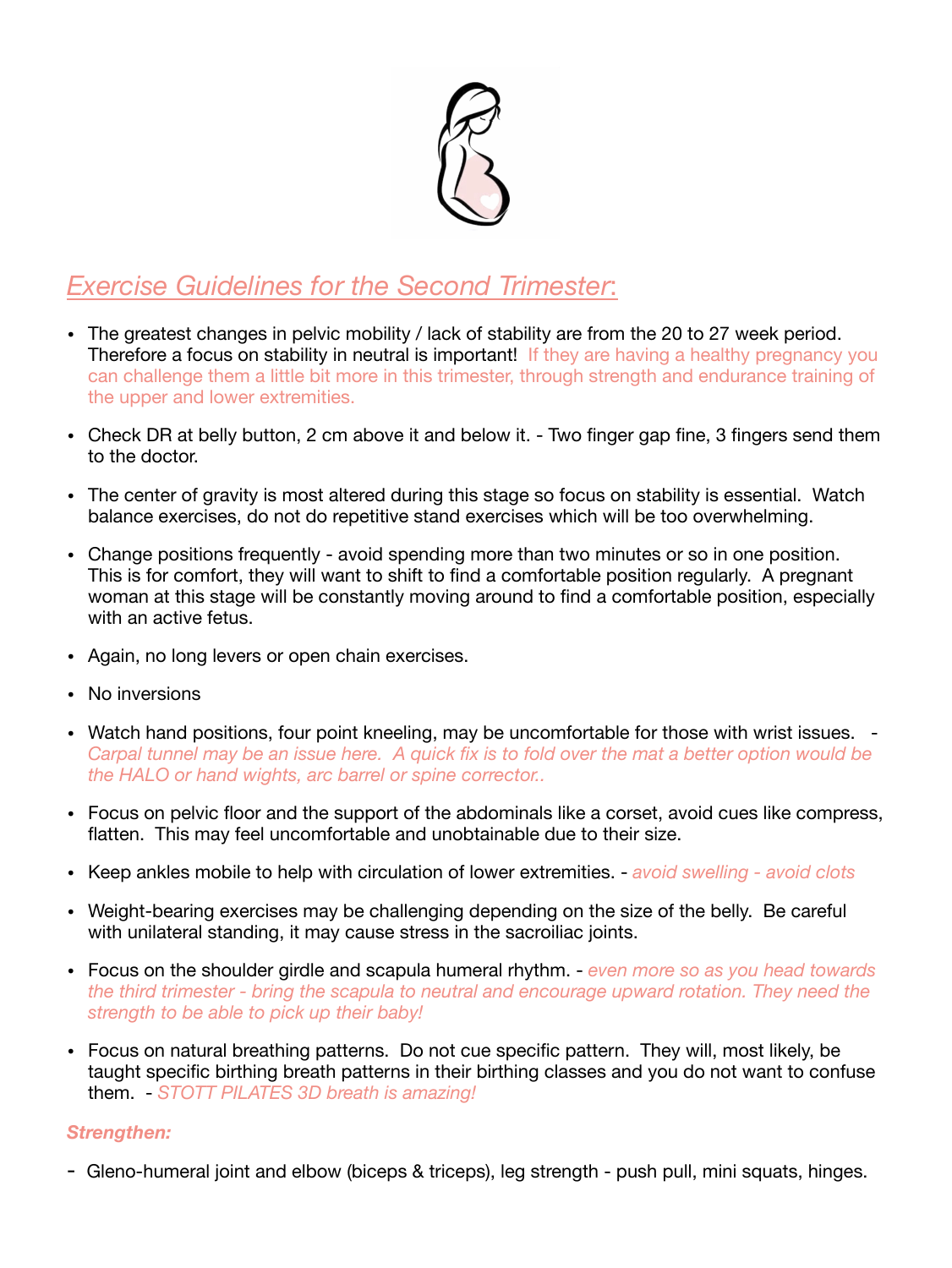# *Third Trimester*: 27-40 Weeks

#### **Characteristics:**

- The uterus is now positioned under the rib cage and may contribute to heartburn and shortness of breath.
- Braxton Hicks (sporadic uterine contractions that may start about 6 weeks before delivery), otherwise know as 'practice contractions', are a normal occurrence. It's the bodies way of readying itself for what's to come. Keep note that when they occur it is recommended to stop exercising until the contractions subside, especially if it is their first pregnancy.
- Very important to avoid supine positions, Supine Hypotensive Syndrome is a risk! *Have the shoulders higher that the pelvis*
- Body may become achy, especially in the pelvis and buttock. Legs may cramp
- Frequent urination. Urinary tract infections are also common.
- Blood pressure may rise, if so, careful monitoring is essential
- Constipation and varicose veins occur due to increased blood volume plus the arteries and veins are more relaxed due to hormones.
- Edema, or ankle swelling, very common, again due to increased blood volume *mobilise the lower leg & ankle*
- Breast may become extremely sore and leaky
- Over sensitive
- Low energy levels due to low hemoglobin levels and difficulty sleeping *go with the flow each individual will be different*
- The baby will grow to approximately 7-10 lbs. There will be less movement more squirming that actually kicking.

#### **Hormonal Changes:**

- This occurs in the first trimester and become more apparent as the pregnancy progresses. Increases in estrogen, progesterone, and most importantly relaxin will effect collage metabolism and connective tissue. Collagen is more pliable and there is an increase in extensibility of connective tissue, ligaments.
	- Relaxin hormone is released into the body, which make the joints more relaxed and affects form closure, avoid going into end ROM of any joint and cue eccentric control of muscles in the mid-range
- Ligament laxity may be problematic for some, due to the decrease in support of the form closure 'joints'. The two most compromised ligaments during pregnancy are the Sacrotuberous (a lateral stabiliser of the sacrum) and the Sacrospinous (a Lateral and torsional stabiliser of the pelvis). However it can affect any or all of the joints.
	- Do not force end range! They have fake flexibility, work on stabilising the joints rather through mid ROM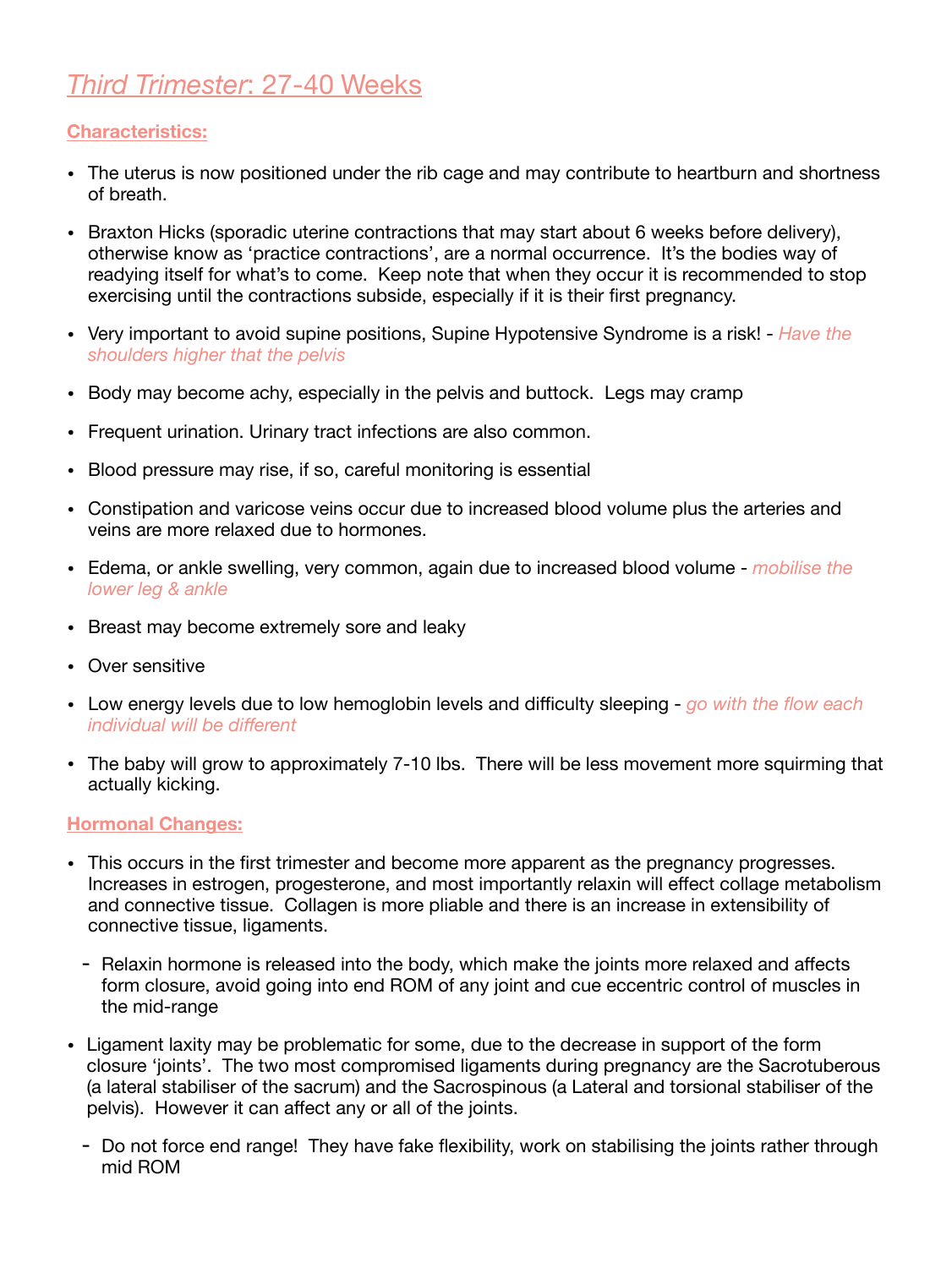

# *Exercise Guidelines for the Third Trimester*:

- Again, continue to change positions frequently.
- Slow transitions
- Short levers still, shorter ROM
- Energy levels are changing (either a lot or a little) so you may want to do two 30 minute sessions per week rather than one 50 minute session.
- Side-lying exercises are extremely comfortable and advisable. change positions frequently
- Use pillow to support belly
- Four point kneeling helps to release tension allows weight to come off the spine and PF
- Squats are great for circulation and to prepare the pelvis for birth also good for PF
- Continue with ankle and foot exercises to increase mobility of ankles and increase circulation
- Focus on breath to control movements and aid in stress reduction.

*Lastly for all stages of pregnancy be the encouraging instructor and keep the work fun! Bring joy to the process as best you can.*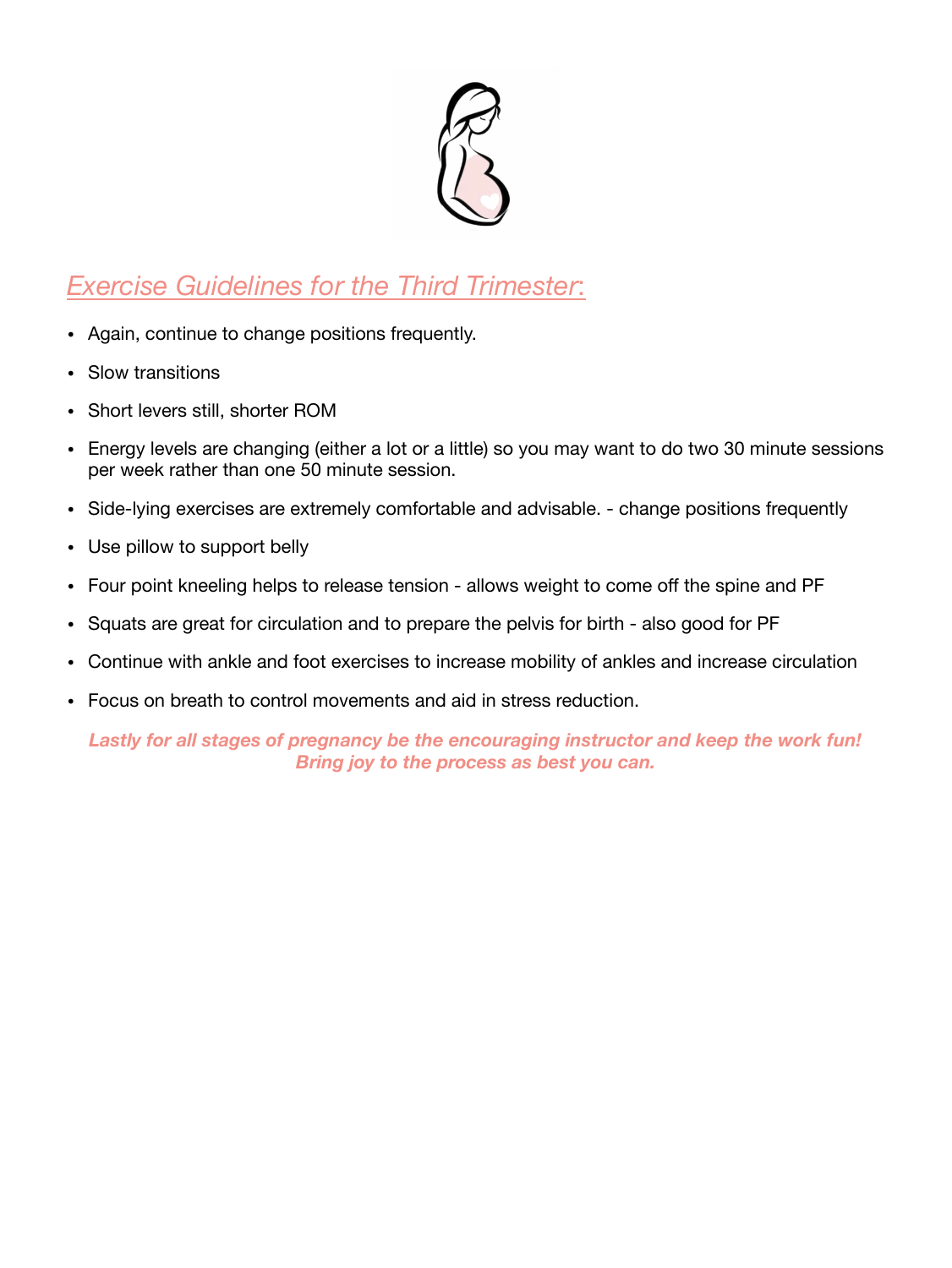# Post-Natal Pilates

*Clients will benefit from regular exercise after their babies are born. During the postpartum period, the goal of exercise is the same as during pregnancy: to maintain the highest level of fitness while maintaining maximum safety. However, the postpartum client may also be attempting to regain the fitness and body shape she had before pregnancy. The trainer must help the client understand that most of pregnancy's physiological changes will continue through postpartum, and that similar precautions and guidelines are necessary.* 

*Post-natal exercise can begin approximately four to six weeks after a normal vaginal birth or after bleeding has ceased. This time frame may be extended if there were complications during birth or a C-section was performed. In any instance, a physician's note is required before regular exercise can begin.* 

*There are many potential concerns to a post-partum client that should be taken into consideration.* 

# *Physiological Changes to consider:*

#### **Incontinence:**

- Pelvic floor muscles have become stretched and weakened during pregnancy and delivery
- Leakage may occur during strenuous movements
- Client may not mention it because of embarrassment
- Focus on retraining pelvic floor muscles *do squats*
- Even clients who have had a c-section will need to retrain the pelvic floor

#### **Carpal Tunnel Syndrome:**

- As the relaxin hormone stays in the system until after breastfeeding hyper-mobility of the wrist joints may make clients more susceptible to carpal tunnel issues
- Over-extension of the wrist will cause pain and discomfort
- Exercises may need to be modified to decrease extension at the wrist joint
- Perform quadruped exercises on an arc barrel, pilates edge, raised mat, Halo etc to decrease
- extension at writs joints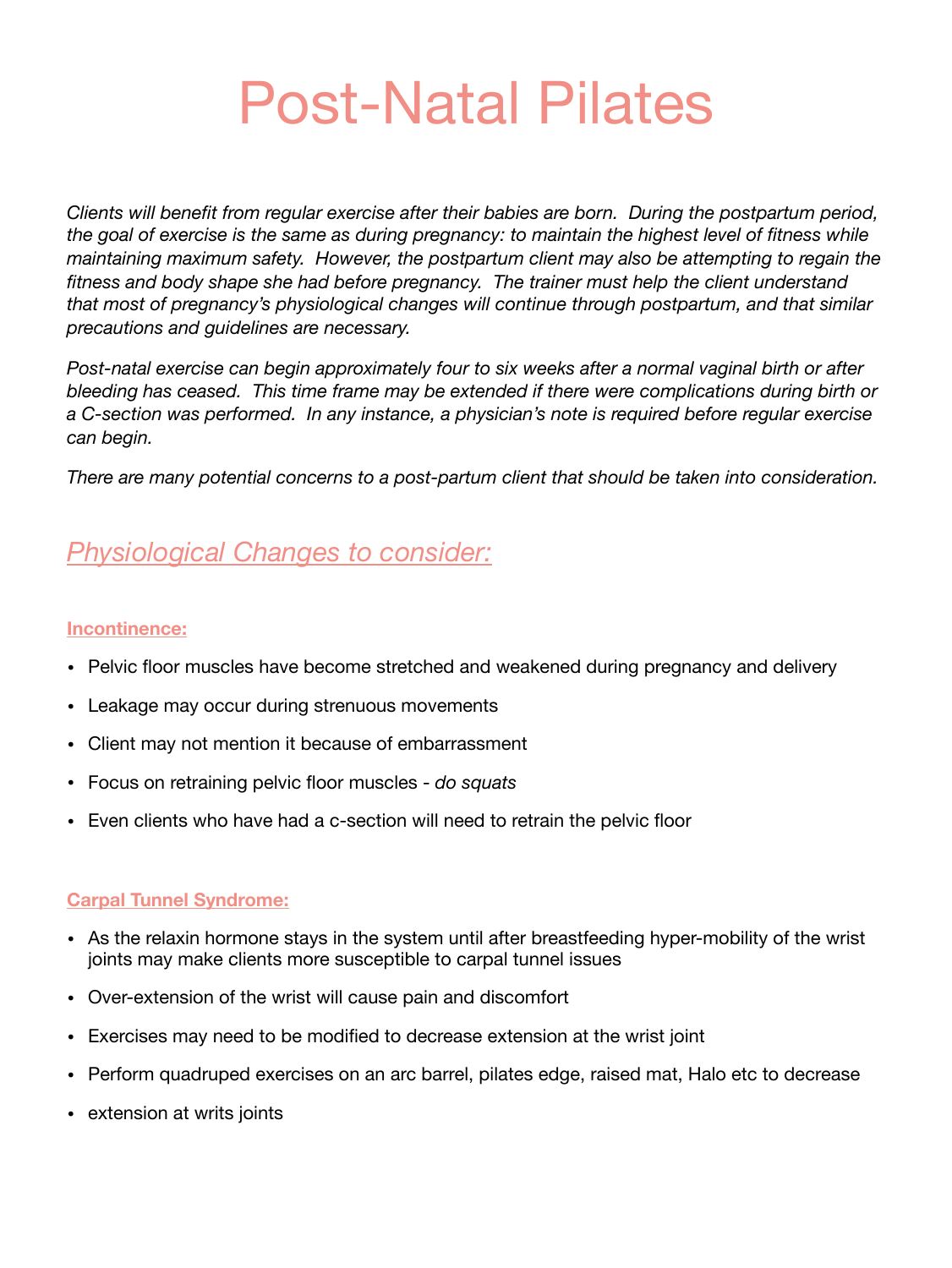#### **Breast Tenderness:**

- Be aware of this. Communicate with your client
- If the client is breast-feeding, the breast may be tender, especially early on
- Mastitis (an infection of the breast) may also cause soreness as well as fever and fatigue
- Avoid prone exercises if necessary.

#### **Diastasis Recti:**

- Super important to work in neutral as it helps return the muscle fibres to the natural length.
- If the client experienced a diastasis recti during the pregnancy, the effects may still be felt long after the birth (up to 2 years or longer)
- The abdominals have also been stretched out and strengthening exercises are required to regain strength and support of the torso and lumbo-pelvic region
- Focus on drawing both sides of the abdominals together with the external obliques
- Overuse of the internal obliques may cause the abdominals to spread there are 2 very different schools of though on this topic - some say no loaded abdominal work …

#### **Joint Laxity:**

- The hormone relaxin which was released in the body during pregnancy is still present in the body even after the birth
- Movements should be kept within a safe range of motion until levels return to normal (some sources say that this will not occur until after breast-feeding has ceased)

#### **Post-Partum Depression:**

- Many women will experience some form of post-partum depression
- Exercise may help alleviate these symptoms, although depression may also lead to lack of motivation.
- Workouts should be fun and energising to maximise endorphin production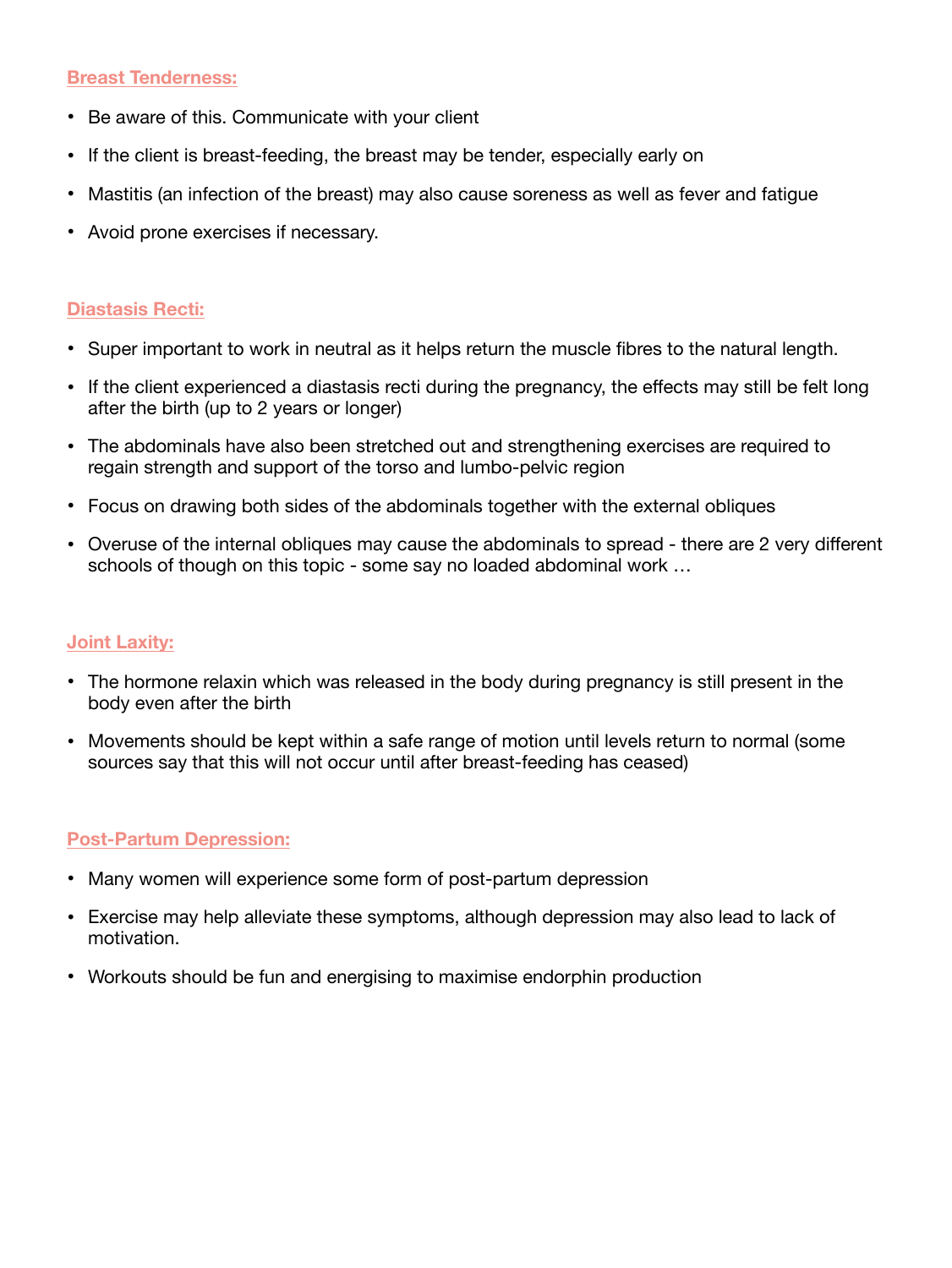#### **Fatigue**

- Even after 6-8 weeks, a new mother will experience general fatigue when dealing with a new baby.
- This fatigue may be worse if it is not a first child as they have other children to take care of.
- Workouts may need to begin slowly 20-30 min before gradually increasing to pre-pregnancy length, or take lots of breaks.
- Constant dialogue between client and instructor will ensure energy levels are adequate to perform well.

#### **C-Section Issues:**

- A doctor's note is required in the case of a c-section and exercise may not be able to be resumed until 8 weeks or more after surgery
- Clients who have had a c-section may be afraid of exercising for fear of affecting the incision
- pelvic floor retraining is still necessary even though there was not a vaginal delivery

#### **Residual Postural Issues:**

- Fix the posture keep in mind what posture they are in in order to nurse the baby and to take care of all its needs.
- Some postural misalignments may remain as a result of pregnancy and the postures that are maintained during the care of an infant.
- Increased lordosis with tight lower back extensors and tight hip flexors.
- Upper thoracic Kyphosis.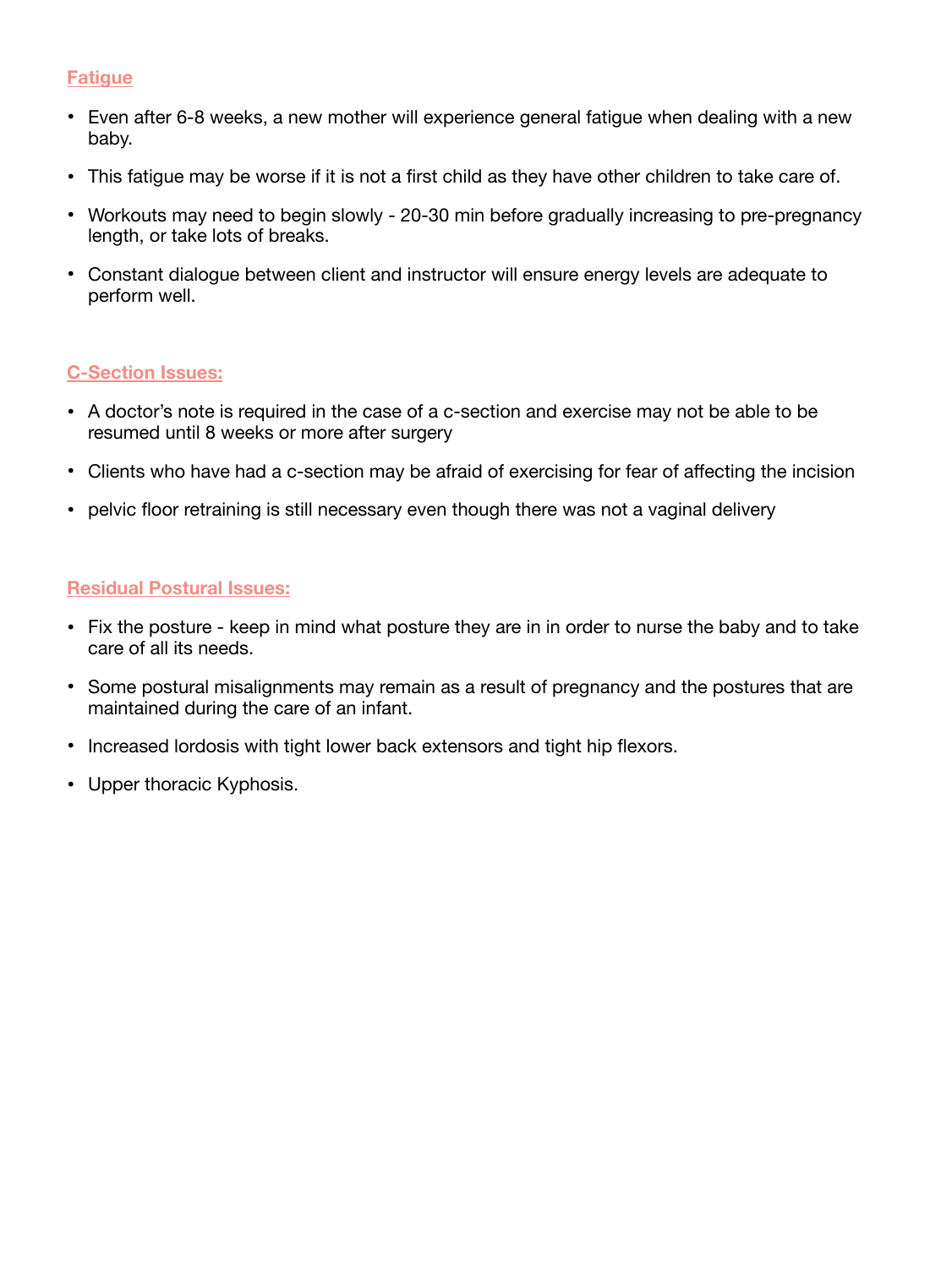

# *Exercise Guidelines for Postpartum*:

- Most of pregnancy's physiological changes will continue through pospartum, and similar precautions and guidelines are necessary.
- After a normal vaginal delivery, gentle daily activities, such as walking, may begin.
- Gradual increase in activity can carefully be added as tolerated over the next six weeks
- Exercising can resume 4-6 weeks after delivery, or when bleeding stops as exercise may increase blood flow. If you are in doubt, obtain medical clearance.
- Clients who had a Cesarean delivery should obtain a doctor's release before commencing. No heavy training for 12 weeks postpartum
- Progress slowly
- Lactating women should pay special attention to adequate fluid and caloric intake and wear a well-fitting supportive bra when exercising
- Pelvic floor retraining is a must! 0-100% modulation training is recommended
- Work the obliques concentrically and eccentrically if no DR is present
- Start their programming a little gentler from where the last finished as a pre-natal client

#### **Resources**

James S. Clapp, Exercising through your pregnancy - Addicus 2002 Mayo Clinic Guide to a Healthy pregnancy - Mayo Clinic 2004 American College of Obstretricians & Gynecologists [www.acocg.org](http://www.acocg.org) Posture image from Muscles, Testing and Function 4th edition MERRITHEW guidelines from Workshop notes